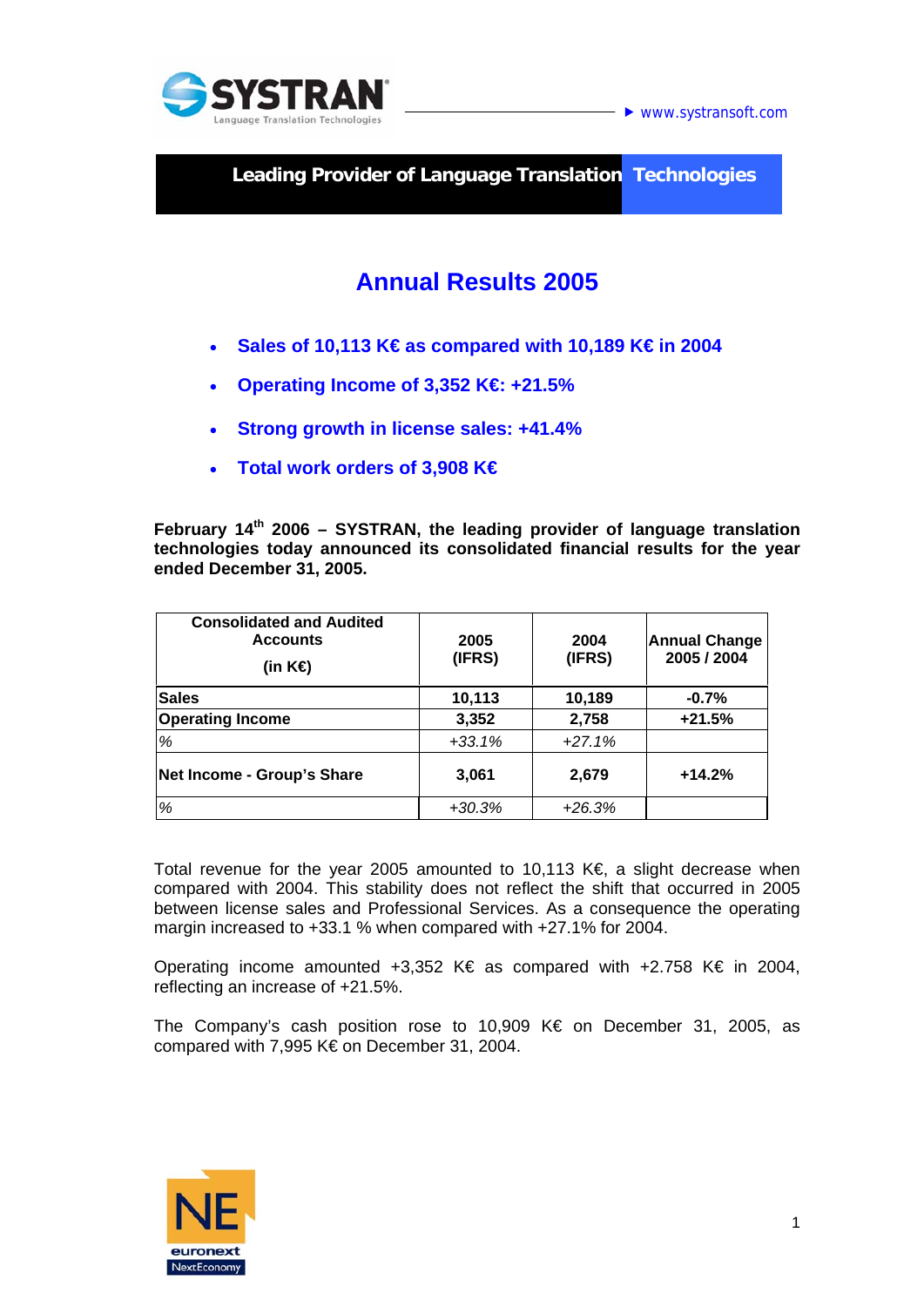

#### **S** Transfer to IFRS Accounting Standards

These financial statements represent the Company's first published financial statements compliant with the IFRS Accounting Standards (*International Financial Reporting Standards*). The Company has applied IFRS 1 standard, « First-time adoption of International Financial Reporting Standards » for the preparation of these financial statements.

A detailed description of IFRS' impact on the Company's financial statements, particularly as relates to the shareholders' equity as of June 30 and December 31, 2004, appears in the notes appended to the consolidated accounts of June 30, 2005 that have been published in the BALO. It is also described in the notes appended to the consolidated accounts of December 31, 2005

|                              |        | In       |        | In       | <b>Annual Change</b> |
|------------------------------|--------|----------|--------|----------|----------------------|
| In K€                        | 2005   | %        | 2004   | %        | 2005 / 2004          |
|                              |        | of total |        | of total |                      |
| <b>Software Publishing</b>   | 7,785  | 77.0%    | 5,507  | 54.0%    | $+41.4%$             |
| <b>Professional Services</b> | 2,328  | 23.0%    | 4,682  | 46.0%    | $-50.3\%$            |
| <b>Consolidated Sales</b>    | 10,113 | 100.0%   | 10,189 | 100.0%   | -0.7%                |

### **Activities - 2005**

The sales generated from Software Licenses amounted to 7,785 K€, an increase of +41.4% as compared with 2004. The *Professional Services* activities declined by 50.3%, when compared to year-end 2004. This represents the positive results of SYSTRAN focusing its efforts on *Software Publishing* instead of *Professional Services*.

License Sales to *Corporate* customers amounted to 2,874 K€ versus 1,568 K€ in 2004, a sharp increase of +83.3%. This growth demonstrated the increased demand from Corporate customers with great interest in solutions offered by language translation software.

## **Outlook**

SYSTRAN is confident that 2006 will bring tremendous innovation. After the launch of the SYSTRAN Mobile for Pocket PC product, SYSTRAN will launch a new version 6.0 for its family of Desktop products.

Version 6.0 will offer technological advances in SYSTRAN's software such as improvement in translation quality, the release of new language pairs, and additional specialized dictionaries.

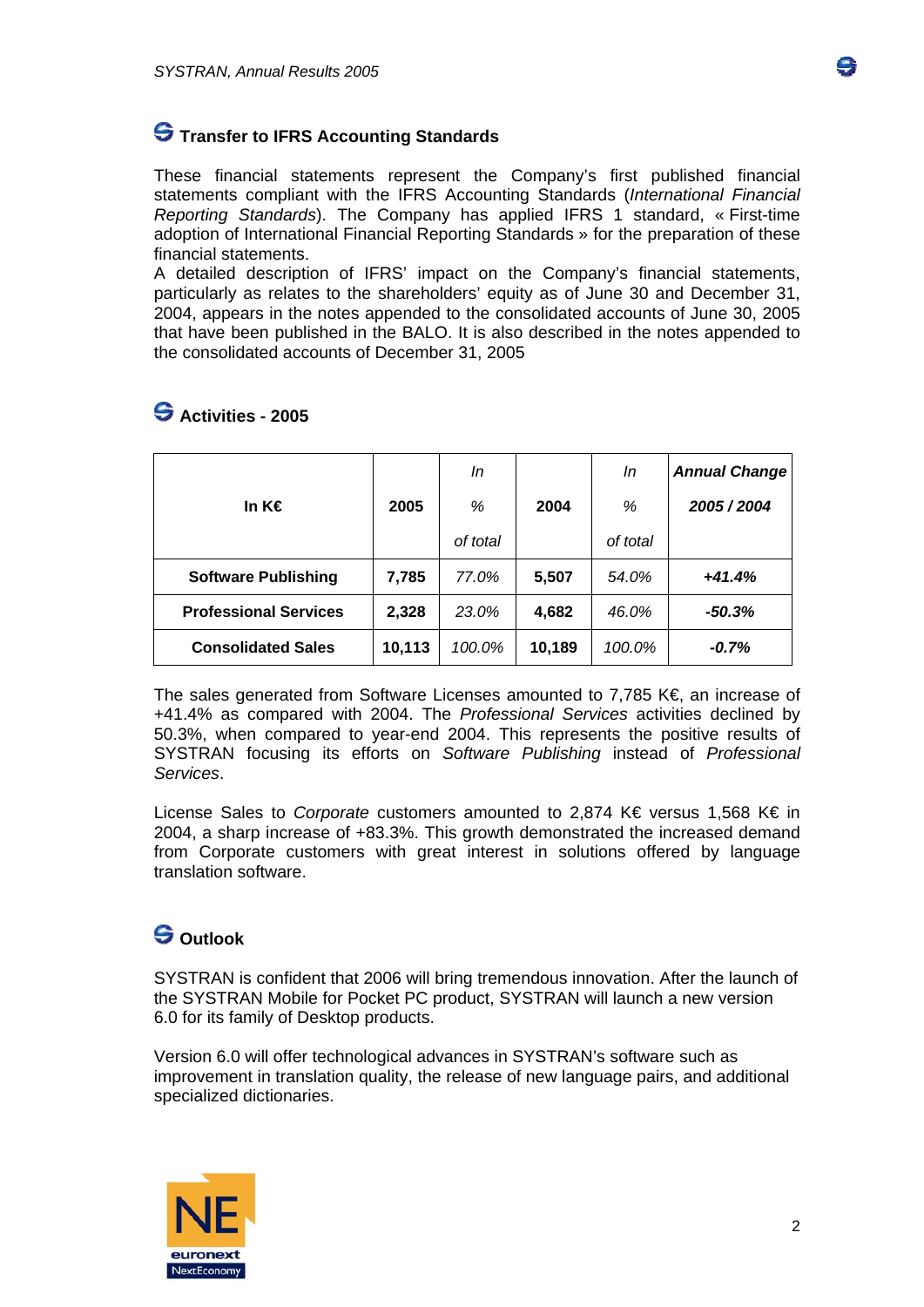Version 6.0 products will also allow users to consult with the built-in dictionary, adding a new level of versatility.

Software License sales are expected to increase throughout all markets with the release of the new version and the growth initiated in 2005 should continue in 2006.

Total work orders amounted to € 3.9 M at December 31, 2005.

## **S** About SYSTRAN

SYSTRAN is the market leading provider of language translation software products and solutions for the desktop, enterprise and Internet that facilitate communication in 40 language combinations and in 20 vertical domains. With over three decades of expertise and research and development, SYSTRAN's software is the choice of leading global corporations, portals including AltaVista™, AOL, Google™, Wanadoo, and Yahoo!®, and public agencies like the US Intelligence Community and the European Commission. Use of SYSTRAN products and solutions enhance multilingual communication and increase user productivity and time-savings for B2E, B2B and B2C market segments as they deliver real-time language solutions for search, content management, online customer support, intra or inter company collaboration, and eCommerce.

SYSTRAN is headquartered in Paris, France with a North American office located in San Diego, California, USA.

SYSTRAN (Code ISIN FR0004109197, Bloomberg: SYST NM, Reuters: SYTN.LN) is listed on EuroList Paris, *Compartiment C*, and is member of Euronext's Next Economy segment. For more information, visit [www.systransoft.com](http://www.systransoft.com/)

#### *Contact*

Dimitris SABATAKAKIS, Chairman & CEO Telephone: +33 (0)1 47 96 86 86 Fax: +33 (0)1 46 98 00 59 Email: sabatakakis@systran.fr

Revenue for the first quarter 2006 ending on March 31, 2006 will be announced on April  $28^{th}$ , 2006.

This Press Release is available for download at: [http://www.systransoft.com/company/investors/financial\\_releases.html](http://www.systransoft.com/company/investors/financial_releases.html)